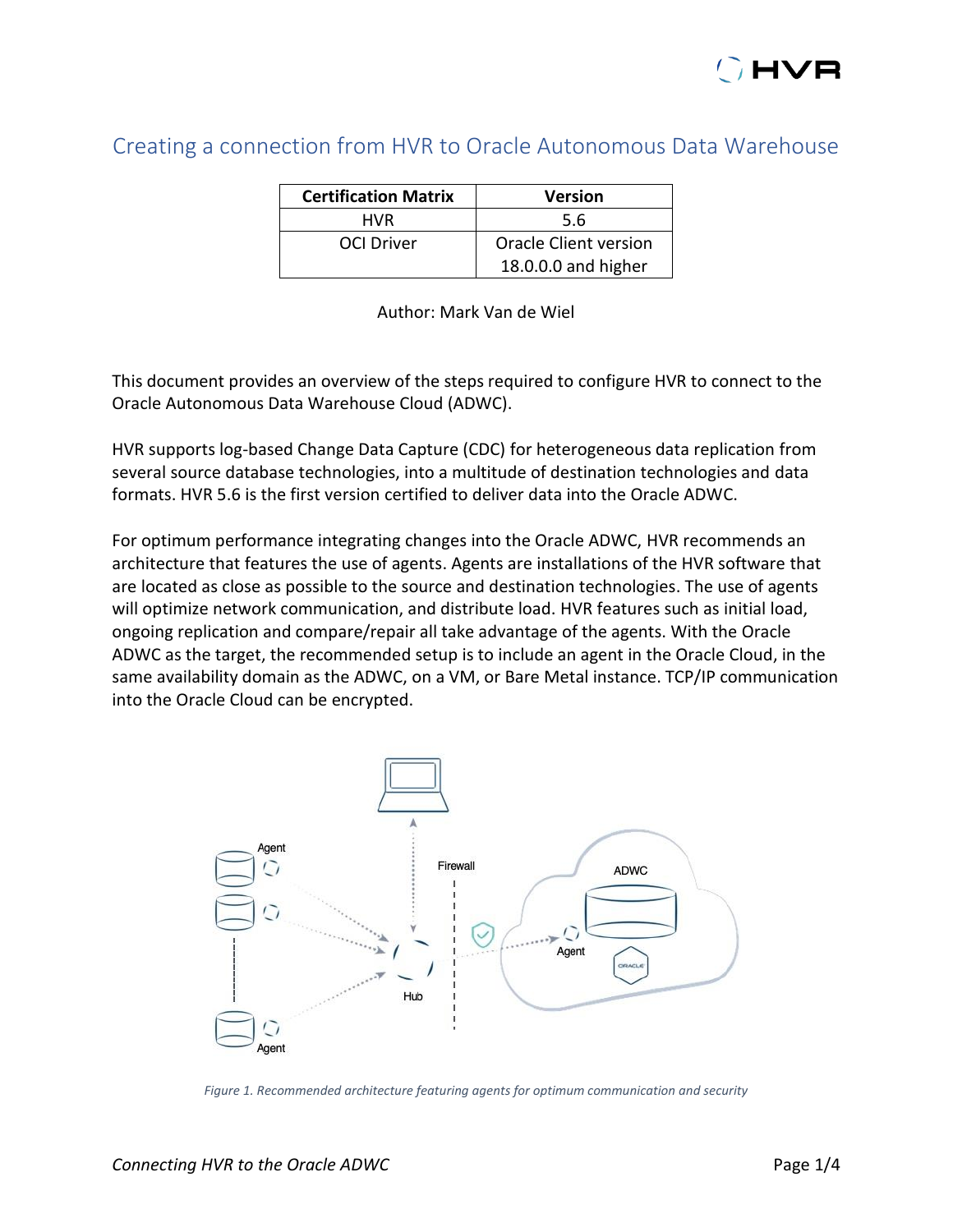

## Step 1: Provision ADWC plus Install and Configure the Oracle Client

- 1. Provision the Oracle Autonomous Data Warehouse Cloud (ADWC) and download the corresponding credentials.zip file to the system that will have the HVR target agent installation. For the Oracle documentation to provision ADWC click [here.](https://www.oracle.com/webfolder/technetwork/tutorials/obe/cloud/adwc/OBE_Provisioning_Autonomous_Data_Warehouse_Cloud_bak/provisioning_autonomous_data_warehouse_cloud_v2.html) Also check [Downloading Client Credentials \(Wallets\).](https://docs.oracle.com/en/cloud/paas/autonomous-data-warehouse-cloud/user/connect-download-wallet.html)
- 2. All connections to the Oracle ADWC use certificate-based authentication and Secure Sockets Layer (SSL). Un-compress credentials.zip file into a secure folder.
- 3. Download the [Oracle Database Client](https://www.oracle.com/technetwork/database/enterprise-edition/downloads/index.html) to the system that runs the HVR integration agent.
- 4. Edit the sqlnet.ora file, replacing "?/network/admin" with the name of the folder containing the client credentials.

For example:

```
WALLET LOCATION = (SOURCE = (METHOD = file) (METHOD DATA =
(DIRECTORY="/home/adwc_credentials")))
SSL SERVER DN MATCH=yes
```
- 5. The TNS ADMIN environment can be set to point to an alternative location for the sqlnet.ora and thsnames.ora files. Define the variable if you plan to not use \$ORACLE\_HOME/network/admin. The tnsnames.ora file provided with the credentials zip file contains three database service names identifiable as high, medium and low. The predefined service names provide different levels of performance and concurrency for Autonomous Data Warehouse Cloud. Use one of these service names in your connect string.
- 6. Test the Oracle Client with Oracle SQL\*Plus:

```
sqlplus username@<connect string>
<enter password at prompt>
or
sqlplus /nolog
sql> connect username@<connect string>
<enter password at prompt>
```
If the connection is successful you are ready to move to the next step.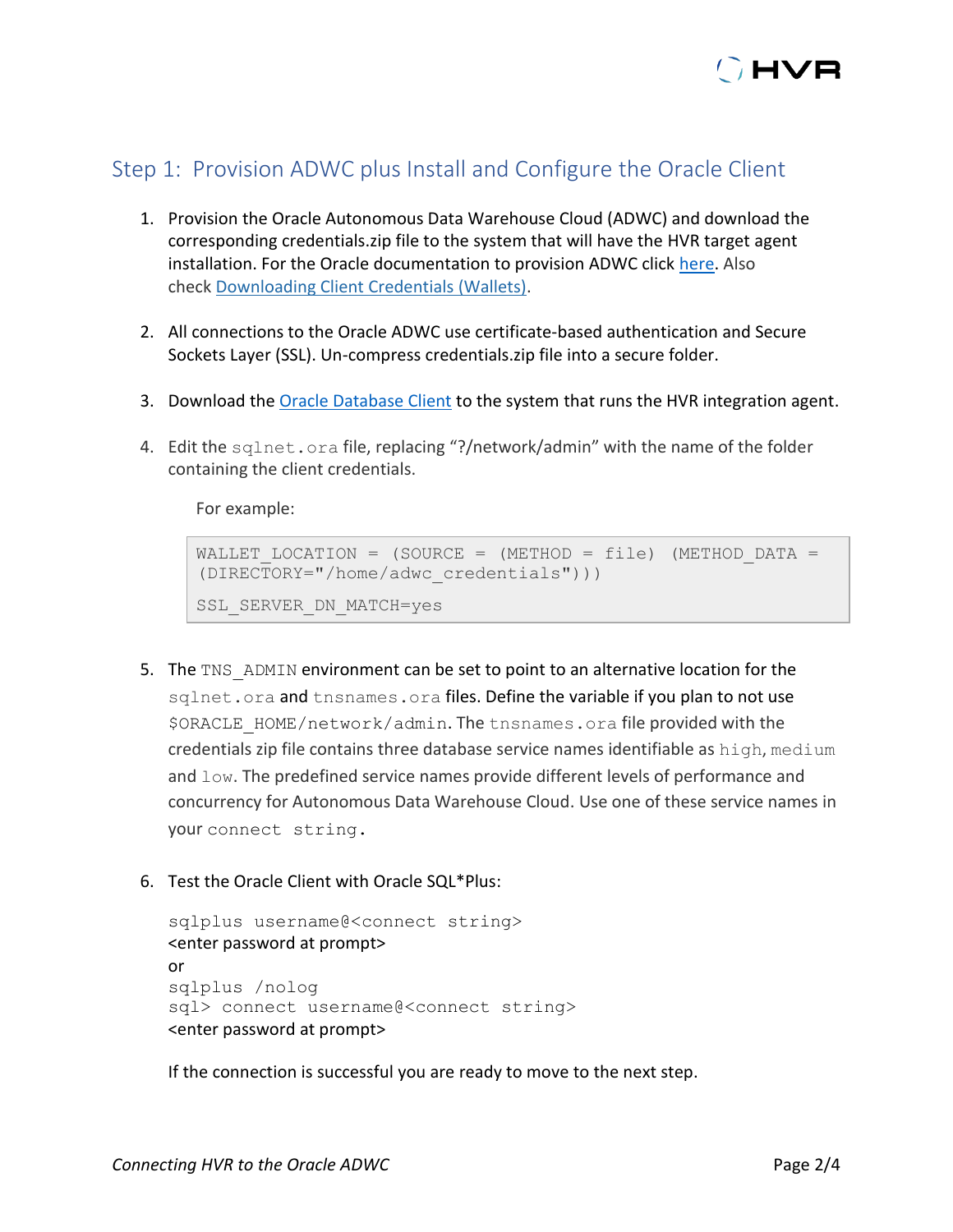

## Step 2: Install HVR

Follow the [installation instructions](https://www.hvr-software.com/docs/installing-and-upgrading-hvr) to install HVR.

Note that the HVR hub must be able to reach out to an agent installation through TCP/IP communication. As needed, open the firewall for the HVR listener port to the machine running the HVR agent. Also make sure the operating system allows the connection to go through.

## Step 3: Configuring HVR to connect with ADWC

Connect the HVR GUI to the hub, connect to the metadata repository, and create a new Location. If the HVR hub resides in the Oracle Cloud then you may choose to connect directly to ADWC. Use the connect string you tested during the first installation step.

| $\boldsymbol{\Omega}$<br><b>Location adwhg</b> |                                              |                                                                           |       |        |                                        |    |                        |
|------------------------------------------------|----------------------------------------------|---------------------------------------------------------------------------|-------|--------|----------------------------------------|----|------------------------|
| Location                                       |                                              |                                                                           |       |        |                                        |    |                        |
| adwhg<br>Location                              |                                              |                                                                           |       |        |                                        |    |                        |
|                                                | Description Autonomous Data Warehouse - high |                                                                           |       |        |                                        |    |                        |
| Connection                                     | <b>Group Membership</b>                      |                                                                           |       |        |                                        |    |                        |
| ✔ Connect to HVR on remote machine             |                                              |                                                                           |       |        |                                        |    |                        |
| Node 192.168.56.101                            |                                              |                                                                           | Login | oracle |                                        |    |                        |
| 4343<br>Port                                   |                                              | ≑                                                                         |       |        | Password ***************************** |    |                        |
| Class                                          | Database Connection                          |                                                                           |       |        |                                        |    |                        |
| C Oracle                                       | <b>ORACLE HOME</b>                           | /u01/app/oracle/product/18.0.0/db                                         |       |        |                                        |    |                        |
| O Ingres / Vector(H)                           | O ORACLE SID                                 |                                                                           |       |        |                                        |    |                        |
| ○ SQL Server                                   | O TNS                                        | hvr_high                                                                  |       |        |                                        |    |                        |
| O DB2 Linux/Unix/Windows                       | O RAC                                        | <b>SCAN</b>                                                               |       |        |                                        |    | ╞<br>1521              |
| ○ DB2 for i                                    |                                              |                                                                           |       |        |                                        |    |                        |
| ◯ DB2 for z/OS                                 |                                              | <b>Service</b>                                                            |       |        |                                        |    |                        |
| O PostgreSQL/Aurora                            | <b>User</b>                                  | <b>ADMIN</b>                                                              |       |        |                                        |    |                        |
| MySQL/MariaDB/Aurora                           | Password                                     | ******************************                                            |       |        |                                        |    |                        |
| $O$ HANA                                       |                                              | Above is for Redo access only;                                            |       |        |                                        |    |                        |
| ◯ Teradata                                     |                                              | either for Data Guard (non-active) Standby or Root Container for LogMiner |       |        |                                        |    |                        |
| ○ Snowflake                                    |                                              |                                                                           |       |        |                                        |    |                        |
| ○ Greenplum                                    |                                              |                                                                           |       |        |                                        |    |                        |
| ◯ Redshift                                     |                                              |                                                                           |       |        |                                        |    |                        |
| C Hive ACID                                    |                                              |                                                                           |       |        |                                        |    |                        |
| ◯ File / FTP / Sharepoint                      |                                              |                                                                           |       |        |                                        |    |                        |
| ○ Azure DLS                                    |                                              |                                                                           |       |        |                                        |    |                        |
| Azure Blob FS                                  |                                              |                                                                           |       |        |                                        |    |                        |
| $O$ HDFS                                       |                                              |                                                                           |       |        |                                        |    |                        |
| $\circ$ S3                                     |                                              |                                                                           |       |        |                                        |    |                        |
| ○ Salesforce                                   |                                              |                                                                           |       |        |                                        |    |                        |
| ○ Kafka                                        |                                              |                                                                           |       |        |                                        |    |                        |
| Help                                           |                                              |                                                                           |       |        | Cancel                                 | OK | <b>Test Connection</b> |
|                                                |                                              | $F_{\text{GUPA}}$ 2. Direct connection to the Oracle ADIMC                |       |        |                                        |    |                        |

*Figure 2. Direct connection to the Oracle ADWC.*